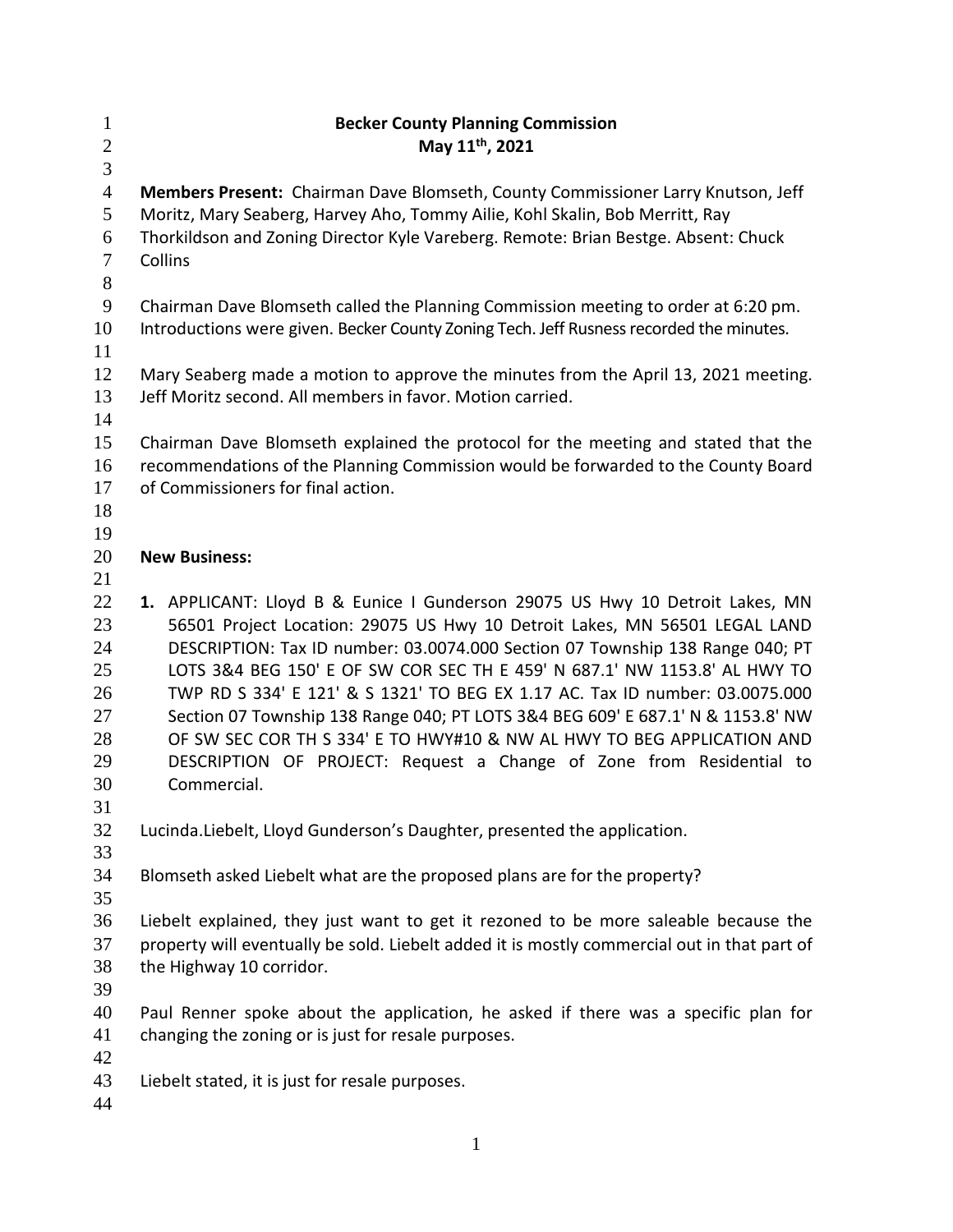Renner stated that he was not for or against the application, he just wanted to know more specifics on the project, because he plans to build a house on the adjacent lot.

Liebelt stated it is just for resale purposes.

 Kate Hagerty-Pennick stated her concern about the change of zone without indicating what the property will be used for. Hagerty-Pennick asked, would the new buyer be able to put whatever they want out there or would they have to go back to the County Board to get approval.

 Blomseth explained, they could do whatever fits within the Becker County Ordinance on commercial property.

Blomseth stated there is a difference between Commercial and Industrial Zoning.

 Hagerty-Pennick stated her concerns about homes on the adjacent property, living next to a gas station for example. Hagerty-Pennick also stated concerns about tax increases in the area if the rezoning goes through. Hagerty-Pennick stated she feels this request is too vague and premature to rezone this property without having any specific indications on what the intension is for the property.

# **Testimony Closed**

 Thorkildson asked, what would be the criteria be for the use of this commercial property?

 Blomseth ask Vareberg what the commercial property can be used for. 

 Vareberg read the ordinance on commercial use to the Board. Vareberg explained it would be basically retail sales.

 Knutson stated to the Blomseth, the tax on the use would not affect the neighboring property taxes.

 Vareberg read two opposing letters. Letters are on file in the Becker County Zoning Office.

82 Blomseth opened the matter for discussion by the Board. The Board discussed. All in favor.

**MOTION: Thorkildson motioned to accept the application as submitted; Skalin second. All in** 

**favor. Motion carried.**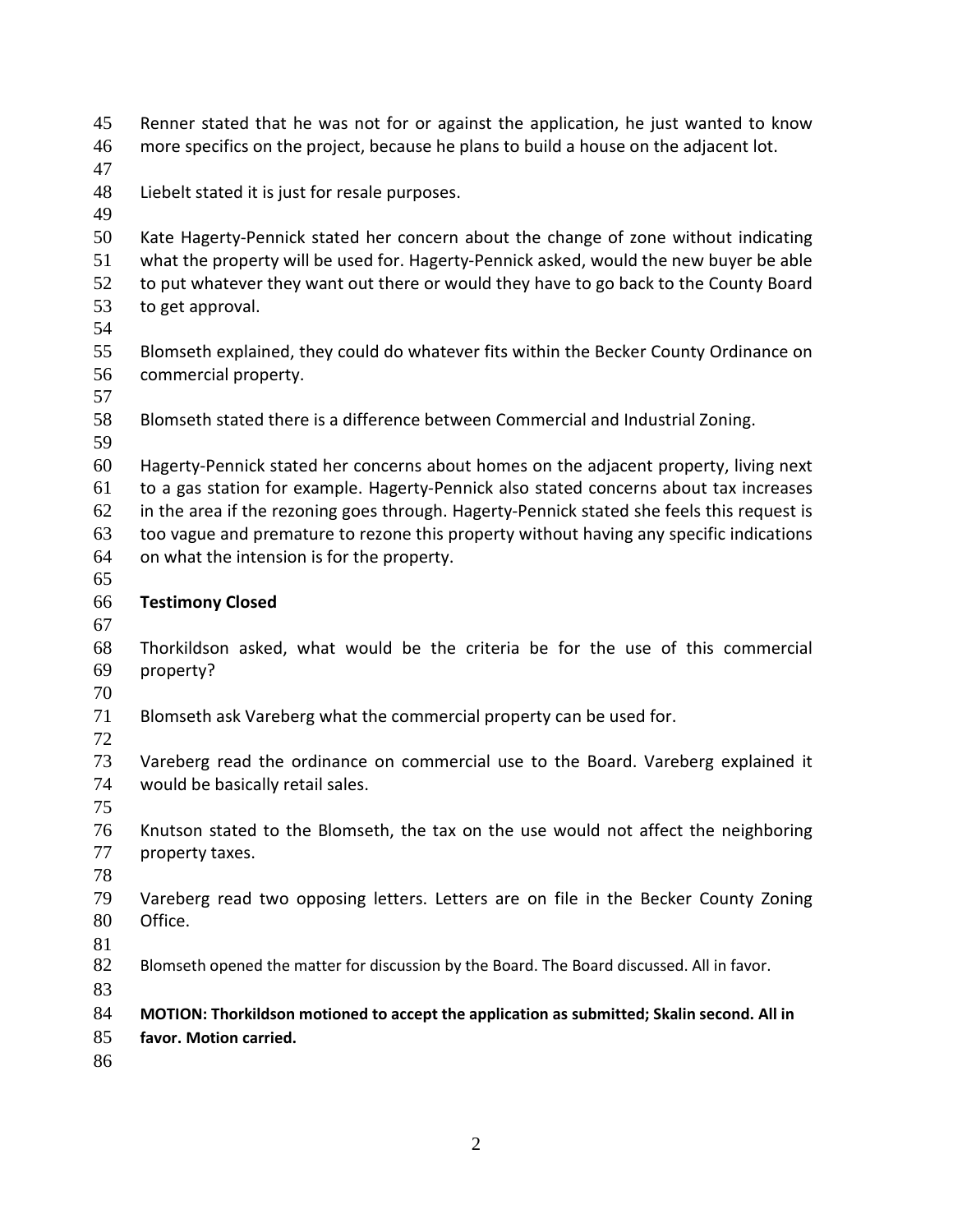| 87  | 2. APPLICANT: Smokey Resort LLC 100 N Gould St Redwood Falls, MN 56283; Tyler & Erika             |  |  |
|-----|---------------------------------------------------------------------------------------------------|--|--|
| 88  | Johanning 605 4th St W Park Rapids, MN 56470 Project Location: 53014 St Hwy 34 Osage,             |  |  |
| 89  | MN 56570 LEGAL LAND DESCRIPTION: Tax ID number: 05.0144.001 Section 25 Township                   |  |  |
| 90  | 140 Range 037; NE1/4 N of HWY 34 Tax ID number: 21.0302.010 Section 30 Township 140               |  |  |
| 91  | Range 036; 30-140-36 PT GOVT LOT 1: N OF LN PARALLEL AND 250' N OF FOLLOWING LN:                  |  |  |
| 92  | BEG N QTR COR, S 517.2', SW 2450.6' AND TERM. APPLICATION AND DESCRIPTION OF                      |  |  |
| 93  | PROJECT: Request a Change of Zone for 21.0302.010 from Agricultural to Commercial and             |  |  |
| 94  | request a Conditional Use Permit for 49 units or sites for a non-shoreland multi-unit             |  |  |
| 95  | development.                                                                                      |  |  |
| 96  |                                                                                                   |  |  |
| 97  | Surveyor, Brad Nyberg presented the application.                                                  |  |  |
| 98  |                                                                                                   |  |  |
| 99  | Nyberg said they are developing 63 acres of non-shoreland and are proposing 49 seasonal sites.    |  |  |
| 100 | The sites will typically be 40'x50' to allow for room for average RV sizes of 12x40. The total    |  |  |
| 101 | impervious area will be approximately 7%. Nyberg stated all the roads on the drawing will be      |  |  |
| 102 | private and be maintained by the resort. The water and sewer will be on a common system.          |  |  |
| 103 |                                                                                                   |  |  |
| 104 | Seaberg asked if the roads on the north side of the drawing will come out to an existing road.    |  |  |
| 105 |                                                                                                   |  |  |
| 106 | Nyberg explained that they do come out to an existing road, however the layout is kind of a       |  |  |
| 107 | guideline.                                                                                        |  |  |
| 108 |                                                                                                   |  |  |
| 109 | Seaberg asked if there is a guideline on how wide the roads will be.                              |  |  |
| 110 |                                                                                                   |  |  |
| 111 | Vareberg explained the roads within the campground need to be 14 ft for one-way and 24ft for      |  |  |
| 112 | two-way.                                                                                          |  |  |
| 113 |                                                                                                   |  |  |
| 114 | Seaberg asked if the application was reviewed by the Township officials.                          |  |  |
| 115 |                                                                                                   |  |  |
| 116 | Vareberg replied, yes, both Osage and Carsonville Townships had no issues. Vareberg added         |  |  |
| 117 | that is part of the Tech Panel Board's process.                                                   |  |  |
| 118 |                                                                                                   |  |  |
| 119 | Ailie asked if there is adequate parking for each site? Nyberg replied that there is room for two |  |  |
| 120 | cars per site.                                                                                    |  |  |
| 121 |                                                                                                   |  |  |
| 122 | Seaberg asked if they are promoting the ATV factor within the campground?                         |  |  |
| 123 |                                                                                                   |  |  |
| 124 | Lasage, Authorized Agent for Smokey Resort LLC, stated they will not be promoting ATV rentals     |  |  |
| 125 | within the park. Lasage added the existing buildings would contain restaurants, convention        |  |  |
| 126 | centers and promoting and renting 4 wheelers and side by sides.                                   |  |  |
| 127 |                                                                                                   |  |  |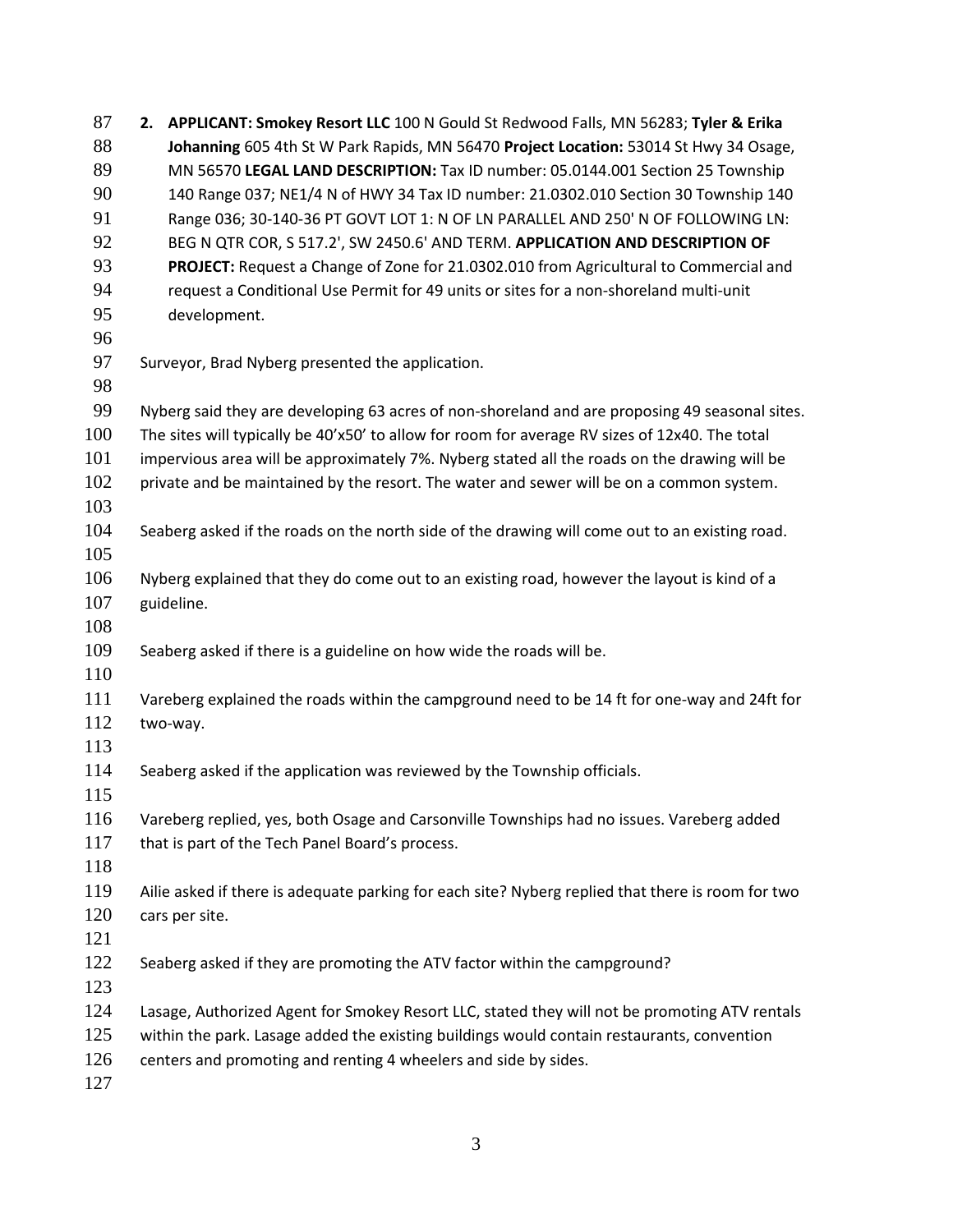| 128 | Knutson stated that they can do that because, that is on a different parcel, which is already     |  |
|-----|---------------------------------------------------------------------------------------------------|--|
| 129 | zoned commercial.                                                                                 |  |
| 130 |                                                                                                   |  |
| 131 | Seaberg noted they received several letters with deep concerns about ATV traffic. Seaberg         |  |
| 132 | explained we are here just for the commercial zone and a CUP RV Park request.                     |  |
| 133 |                                                                                                   |  |
| 134 | Lasage stated, that is the way I would look at it, it would be no different than R&R Rental, who  |  |
| 135 | rent four wheelers and side by sides.                                                             |  |
| 136 |                                                                                                   |  |
| 137 | Bill Eckberg asked how many letters were going to be read?                                        |  |
| 138 |                                                                                                   |  |
| 139 | Vareberg replied ten letters adding he will read them all.                                        |  |
| 140 |                                                                                                   |  |
| 141 | Cheryl Breitbach spoke against the application, Breitbach stated concerns about the amount of     |  |
| 142 | ATV's traveling through the area already. Breitbach stated her concern about her grandchildren    |  |
| 143 | using these roads for walking and riding bikes the old fashion way, riding horses in the fall and |  |
| 144 | hayrides. Breitbach noted how dry it is right now and expressed worry about the hills starting on |  |
| 145 | fire. She stated her main concern is safety.                                                      |  |
| 146 |                                                                                                   |  |
| 147 | Ron Tate spoke against the application. Tate stated concern about the water table and noted       |  |
| 148 | concern about increase dust from the road due to ATV use, adding it will only get worse with      |  |
| 149 | that many more ATV's coming through. Tate Stated neighbors that live in the area have to suffer   |  |
| 150 | because of it.                                                                                    |  |
| 151 |                                                                                                   |  |
| 152 | Vareberg read ten opposing letters. Letters are on file in the Becker County Zoning Office.       |  |
| 153 |                                                                                                   |  |
| 154 | <b>Testimony Closed</b>                                                                           |  |
| 155 |                                                                                                   |  |
| 156 | Vareberg read the following letters into record:                                                  |  |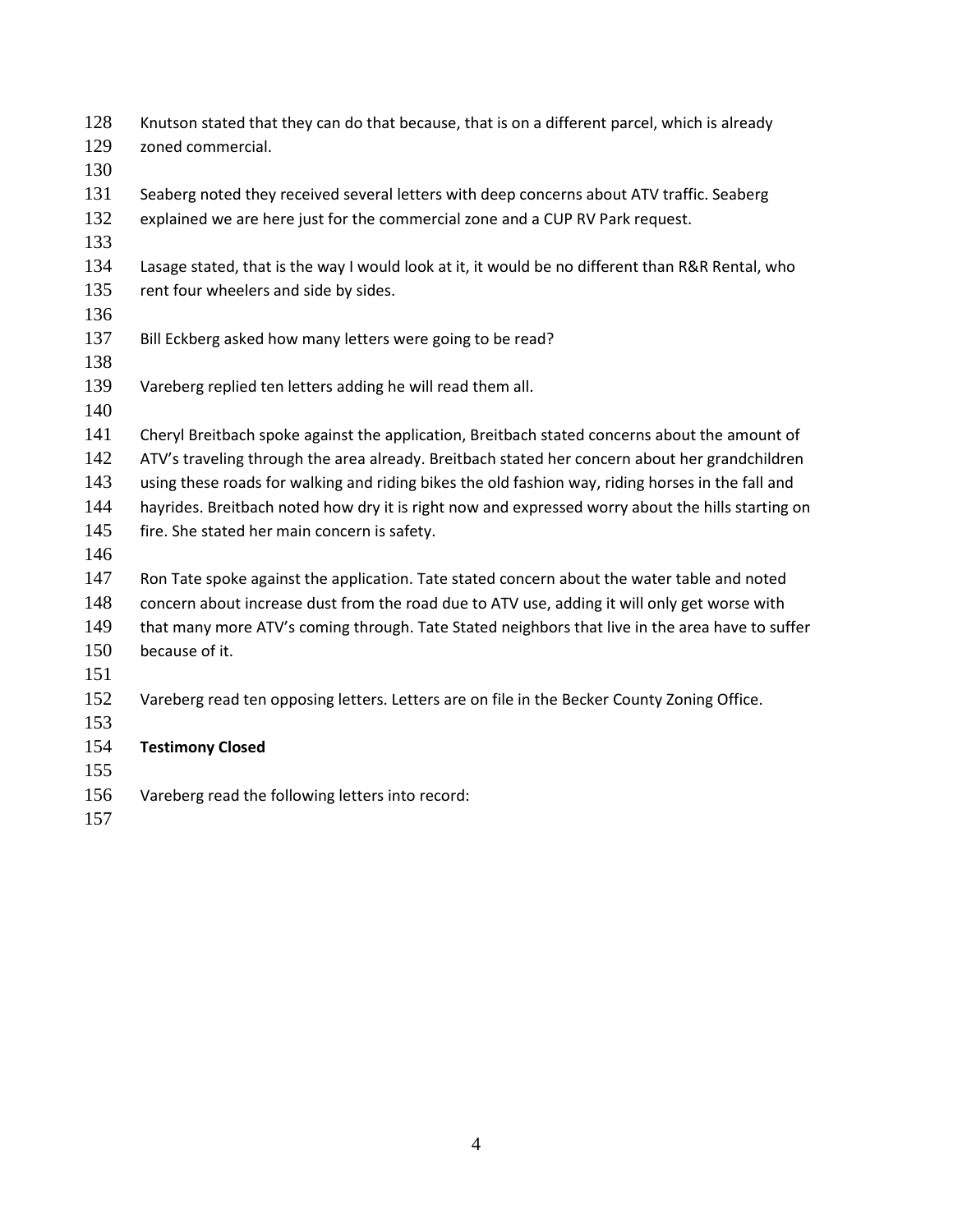This application is within the purview of the Smoky Hills State Forest and is an addition to another unit which was granted a conditional use permit in the early 1980s to do business as The Village of the Smoky Hills. At the time it was stated that they never intended for it to be used in the manner that this conditional use permit is requesting. The impact of the ATVs and dirt bikes that "Jack Pines Resort" advertises to will be harmful to the wildlife and the multiple use of the forest trails. Not to mention the road hazards. This is a very large undertaking and will be tantamount to a subdivision with 49 housing units. Who will police the trails? Already there is a problem with trash and "mudding" of the roads, many of which are township roads, and forest roads which are meant as multiple use areas. It used to be a great place for horse trail rides, but that seems to have gone the way of "the old days". It's dangerous to walk the forest roads. It's dangerous to drive our township roads where bliind crossings often sees three or four ATVs riding abreast at speeds in excess of their ability to control. Speed limits on township roads here is 55 mph.

The area CO has responsibility for policing the trails...he is overwhelmed. We go through the forest picking up trash, broken glass, etc on a regular basis.

We don't know what the impact of Jack Pines Resort and their ATV customers will have without the addition of the 49 unit RV park. I suggest we take a breath, see how this new business goes and have them come back in two or three years to request a conditional use permit for an RV park at that time.

I am concerned for everyone who lives near this new "subdivision". I thought that the forests were going to have their housing growth limited to 5 acre parcels per unit.

Attached is from Jack Pines Resorts facebook page:

Thank you for taking this matter under serious consideration

Bruce Brummitt and Cheryl Valois 24747 Guyles Road setsail@gmail.com

158 159

Hello.

I am sending this message to ask that further public input be sought before approving the permit for 50 RV sites at Jack Pines Resort. I have mentioned it to only a few people, as I only learned about it recently, and they each had misgivings.

One lady said that when she did go four wheeling on the Wolf Lake trails, there were some scary episodes with careless drivers.

Last night at dusk I was out walking and two dirt bike riders and I exchanged a friendly wave. I live on an ATV trail. These trails are really well used on certain weekends, by people who have been coming here for a long time. It is not hard for me to picture the number of riders getting so large that it is not fun anymore and destructive as well.

I hope you give these comments consideration.

Thank you, **Bruce Engebretson**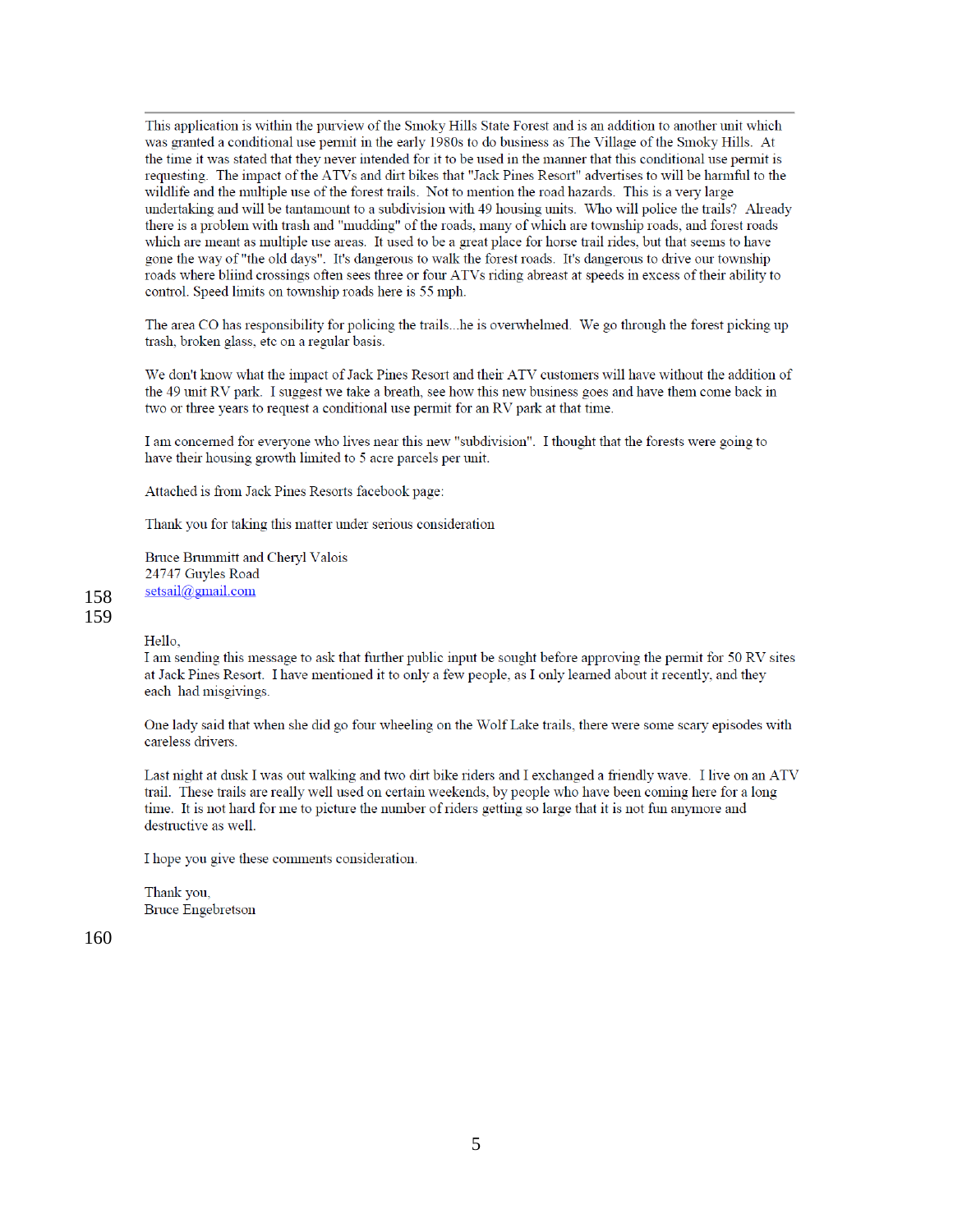Dear Nicole Hultin.

I have attached a letter to the Becker County Department of Planning, Zoning, and Land Use. I would like this letter read at the Meeting scheduled for May 11, 2021 @ 6:00 pm. I would also like my letter included and recorded in the minutes of the meeting. Would you please send me an email confirmation that you received my email along with the attached letter? Thank you for your assistance in this matter.

Sincerely,

LeAnn I. Allen

#### 161

May 10, 2021

My name is Trisha Harms and I live just east of the Smokey Hills State Forest. I was made aware of a change in Zoning Application and a Conditional Use Permit for a 49 unit campsite to be developed a few miles from my home and family farm. I have concerns about what the intentions are for that many campsites on such small acreage. Is the plan to use public roads to accommodate side by sides, four wheelers, and ATV's?

I have grown up here and have seen many changes to the area around the Smokey Hills. The summer brings speeding ATV's and loud noise to our home. If the campsites will be allowing ATV's, I feel it is unsafe for that many side by side vehicles to be speeding down Smokey Hills Road. The speed limit is posted at 30 mph but there are side by sides that travel well above 60 mph. I have dogs and livestock just feet from the road. Who will be enforcing the speed limit and what kind of expense and resources will be needed to manage even more ATV traffic? Please consider the families that have lived here and our wildlife that do not have a voice in the matter.

Sincerely,

Mitch & Trisha Harms

### 162

Nicole: I am sending you my written testimony related to the meeting of Planning and Zoning on May 11, 2021 and the proposed multi-unit development at Smokey Resort, Osage, MN.

I ask it be read at the meeting, shared and entered into the minutes. I am not sure I will be attending the meeting in person or by Microsoft Teams.

Please acknowledge you have received this testimony and are able to access the enclosed document.

Thanks much,

William Eckberg/Catherine Eckberg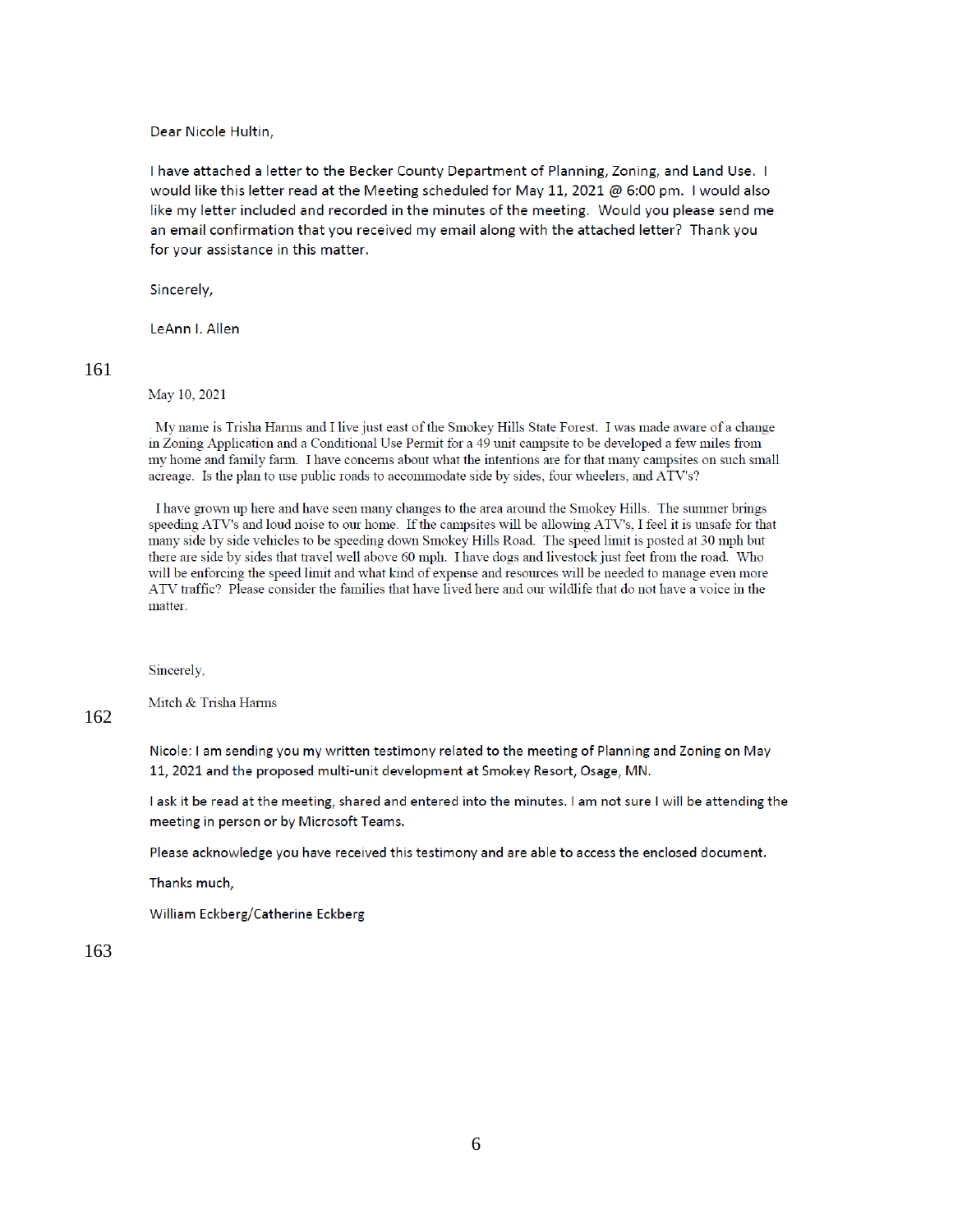May 11, 2021 To Becker Cty. Dept. of Planning, Zoning and Land use.

This is Dan and Cheryl Breitbach. We live at 50928 Smokey Hills rd. in Carsonville Township of Becker County. We have some concerns over the proposed 49 campsite units being added to the Jack Pine Resort. IF the campsite is truly for the use of ATV's, we have huge safety concerns !!

On any given weekend during the months of May-October you will see 20+ vehicles with trailers parked at the wayside rest on highway 34 and the Old Mill rd. So you see we already have numerous ATV's roaring around. There are many current residents in the area who do not appreciate all the noise, dust, tearing up of the roads etc. etc. that comes with heavy ATV use. These same roads are used for hiking, riding your bicycle and horseback riding, which can be hazardous when meeting numerous ATV's. Also during dry conditions I fear for the fire hazards to our beautiful Smokey Hills State Forest.

Please consider all the facts and concerns of area residents before making this decision on the proposed zoning changes.

Thank you,

Dan and Cheryl Breitbach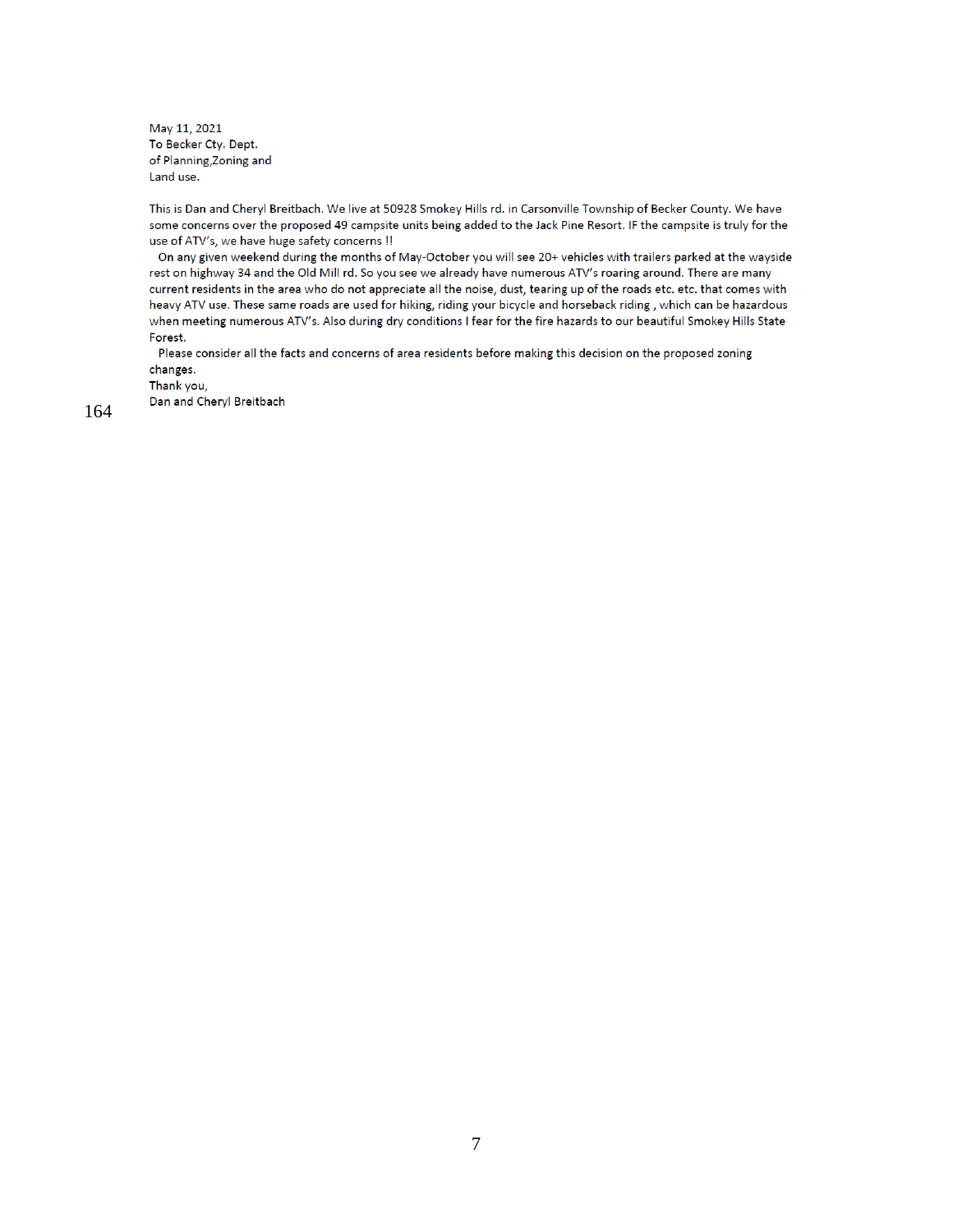Dear Ms. Hultin and County Officials:

It is with great concern that I read the proposed plan for Permis #CUP2021-34. Our DNR protected Nature Preserve is in the heart of the Smoky Hills State Forest, which already has been overused as a 4-wheeler recreation area. There are a number of very serious consequences in not regulating gas-powered traffic in the Forest areas here. Let me point out a few:

First, the noise pollution that permeates the entire Smoky Hills State Forest leaves wildlife and local residents traumatized. Already I feel the noise pollution that travels a great distance is of serious concern, but I cannot possibly imagine what the increase in volume will be when this resort opens up without limitation on the number of vehicles allowed to be in our State Forest area.

Secondly, pollution and trash is of utmost concern. I find trash strewn about the Smoky Hills State Forest when visitors come to play, but have no investment in keeping the land clean and beautiful for the wildlife, the residents or future generations. They don't care. If the Jake Pines Resort does not make an effort to clean up after their guests, I fear we will have bottles, plastics, and dangerous junk left to reduce the beauty of our region, this precious place we all protect and hold dear. Of course, the exhaust pollution will also greatly affect our natural environment, if the numbers of vehicles are not regulated properly.

Thirdly, I have heard gun fire in the Smoky Hills State Forest. People think they are coming to shoot randomly into the woods, not realizing there are homes nearby. My family has literally heard the WHIZ of a stray bullet fire by our home. This lack of regulation and control over our State Forest land for recreational use is atrocious and frightening. If numbers of reckless thrill seekers are coming in bringing their guns for fun, we could end up with disaster in the area.

Finally, I find many adventurers in the Smoky Hills area do not know the difference between public routes and private land, and this includes protected land that is not intended for any human traffic. This is a SERIOUS concern! Until the County, State or other officials are able to regulate and track abuse of trespassing adequately, again, especially on protected lands, then we cannot have such a significant increase in off-road vehicle traffic. We are just not ready to manage such an increased risk.

While my family also appreciates having locations to play and have vacations on various motorized vehicles, I know it is best to go to places where our adventure will not disrupt nature, especially nature preserves intended to help local wildlife and plants thrive. I choose locations where recreation is regulated and observed closely, so that I also know others who participate are following guidance and rules properly. Then, my family and I can feel free to really enjoy the experience fully knowing we are being responsible in the area.

The issue at hand is the lack of regulation that could be helpful to protect our local environment, while still providing a safe and fun recreational usage of our State Forest region for ALL. Until we have those systems in  $\mathbf{I}$ 

place that assure local residents that our natural environment will remain protected and preserved properly, I just don't see that we are ready to significantly increase off-road vehicle traffic in this region.

Thank you all so much for your time in considering the local residents concerns.

Very sincerely, Nicolle LaFleur 47318 Mountain Ash Blvd Osage, MN 56570 218-573-3094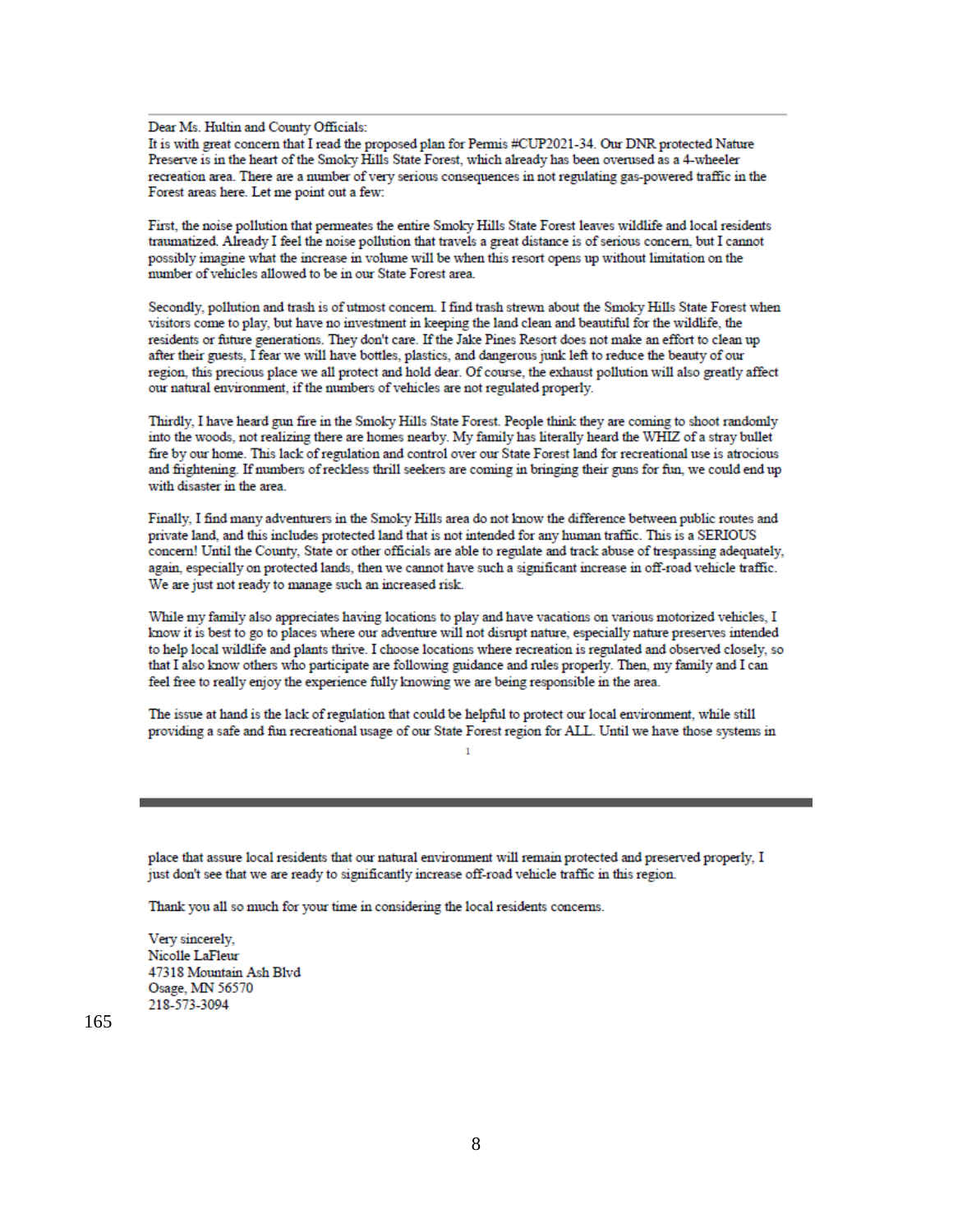## May 11, 2021

To Becker County Dept. of Planning, Zoning, and Land Use.

My name is Carin Shepersky. I reside within two miles of the proposed multi-unit development. I was made aware of the request to change the zoning from Agricultural to Commercial along with a Conditional Use Permit. When making the decision for our "forever" home this is something we investigated. We purposefully chose a home surrounded by agricultural and residential zoning. We knew we wanted to raise our family in the serenity of the country. We endure the 20mile commute to school, work, shopping ect to return to our haven here in the country. A haven that will be destroyed if this proposal advances. The initial information I received was the intention to open an ATV (all terrain vehicle) camp site located on Hwy 34 and 525 Ave. I am hoping for more information as the intentions of the proposed multi - unit development is vague. More facts would assist in make a decision on the suitability of the project and the needed changes to the CUP. (Conditional Use Permit)

If the intention is to make ATV campsites, I have many concerns as a resident in the area. The amount of traffic that would create on our roads and our State Forest would be detrimental. As a family we are avid hikers and horseback riders, this proposed plan would make these activities unavailable to my children and myself. It would not only be un enjoyable but life threatening. There have already been complications with the current ATV activity. No speed limits, reckless and drunken driving. Rooted up trails that are now unwalkable/unrideable. Not to mention the noise and the garbage bags full of trash us locals pick up. This would force our children off the roads and trails. No more going for a walk with the dog, no more hiking, horseback riding or bicycles. No more quiet afternoons on the patio. The environment seems to be a huge priority to most, what would this do to our sacred Smokey Hills Forest and all who live near it and in it? Two legged and 4.

We as a community should have great concern for the welfare of our families, our children, our pets and the impact this will have on our quality of life. You have been elected by the people to represent the people. We as a community are voicing our concerns and are willing to fight for our current standard of living. With these concerns and facts, you have information to question and challenge the proposed Zoning changes that would be fatal to our community and our way of life. Sincerely,

 $\mathbf 1$ 

Carin Shepersky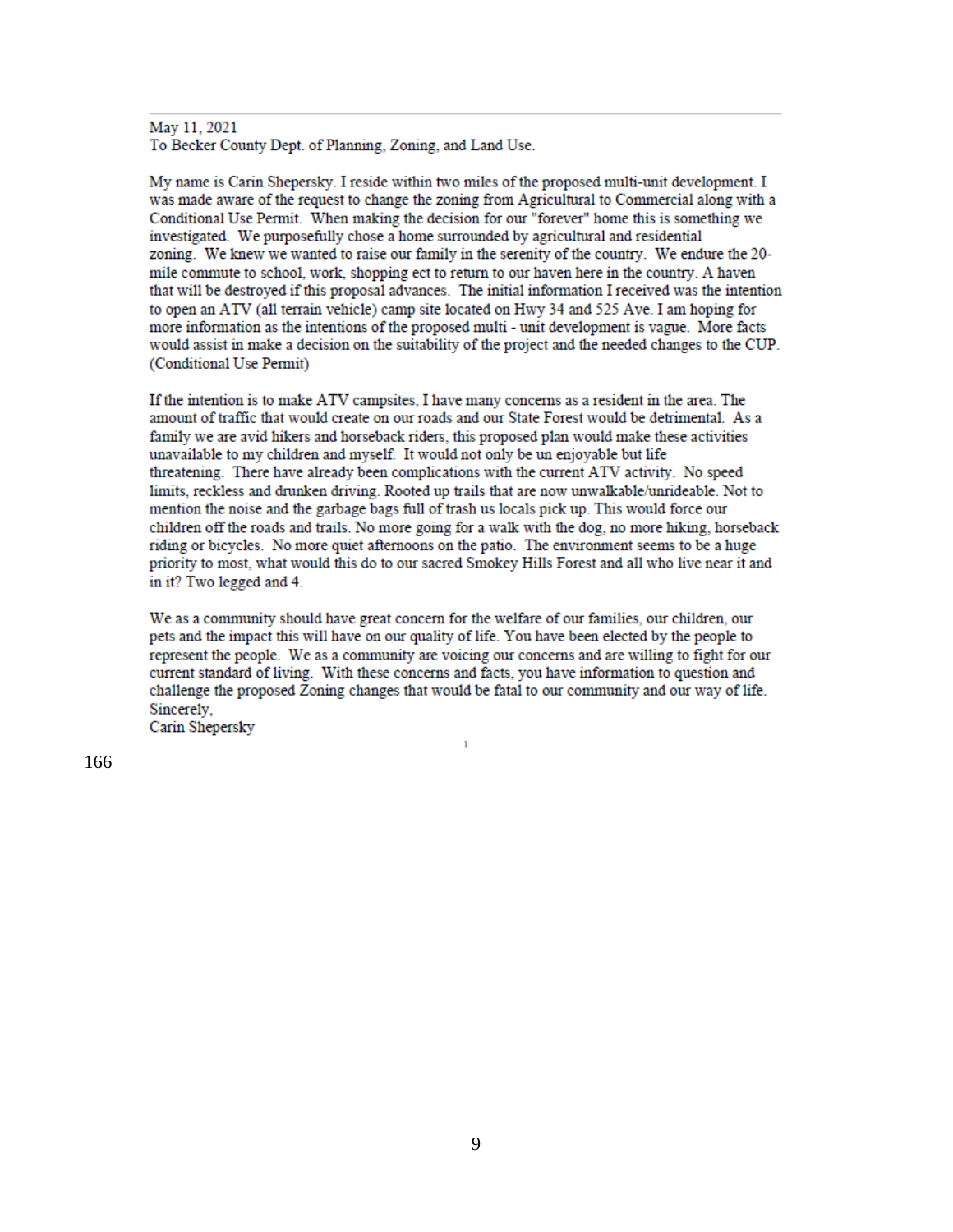May 11, 2021

We live on 50819 Smokey Hills Rd, near one of the entrances to Smokey Hills State Forest, in the Township of Carsonville.

We write to you to voice our opposition to granting the applicant. Smokey Resorts LLC, a zoning change and a conditional use permit for 49 unit or site development.

Our primary concern is NOISE. To item 5 in the Conditional Use Application Review that asks for a description of the measures "to prevent or control offensive...noise", the applicant writes, "Business is in the woods away from other properties. Lighting is approved by State of MN and does not affect surrounding properties". This statement would only be true if the guests remained on the applicant's property. However, the reasonable expectation is that some, if not many, quests will bring with them offroad vehicles, ATVs. The reasonable expectation is that the guests will drive these ATVs from the applicant's site to Smokey Hills State Forest, which is about 4-6 miles away, bringing with them offensive dust and noise to our community. To be clear, we do not object to a few ATVs traveling by the house. However, the reasonable expectation is that a project of this size will substantially increase ATV traffic to this area and increase the noise level from ATV traffic in our neighborhood.

In summary, we are concerned with the negative impact this project will have on the needs and welfare of this community. As such, we urge that the commission deny the applicant's request. Thank you.

Sincerely Yuskau Uchimura Linda Gastelum

- 167 168
- 169 Thorkildson asked Lasage if there are four wheelers coming into the existing area for parking.
- 170
- 171 Lasage replied the parking area is just reopening now and is not sure what transpired the past.
- 172
- 173 Lasage stated the ATV traffic is a different issue. Lasage stated he does not know how it could be 174 regulated out there besides enforcing the existing ATV laws.
- 175
- 176 Thorkildson asked if they would have stipulations in the RV Park for the number of ATVs 177 allowed.
- 178

179 Lasage stated if you wanted to put a stipulation on the RV Park, they would be ok with it

180 however, there is more than just the RV Park in the area. They cannot regulate outside ATV 181 traffic.

- 183 Thorkildson noted his concerned about the number of RV sites, noting he does not think he 184 cannot support this application.
- 185
- 186 Knutson ask Lasage how many RV units are at Bambi's Resort. Lasage said 49 units.
- 187
- 188 Knutson asked how many ATV's are at the campground. Lasage replied 50.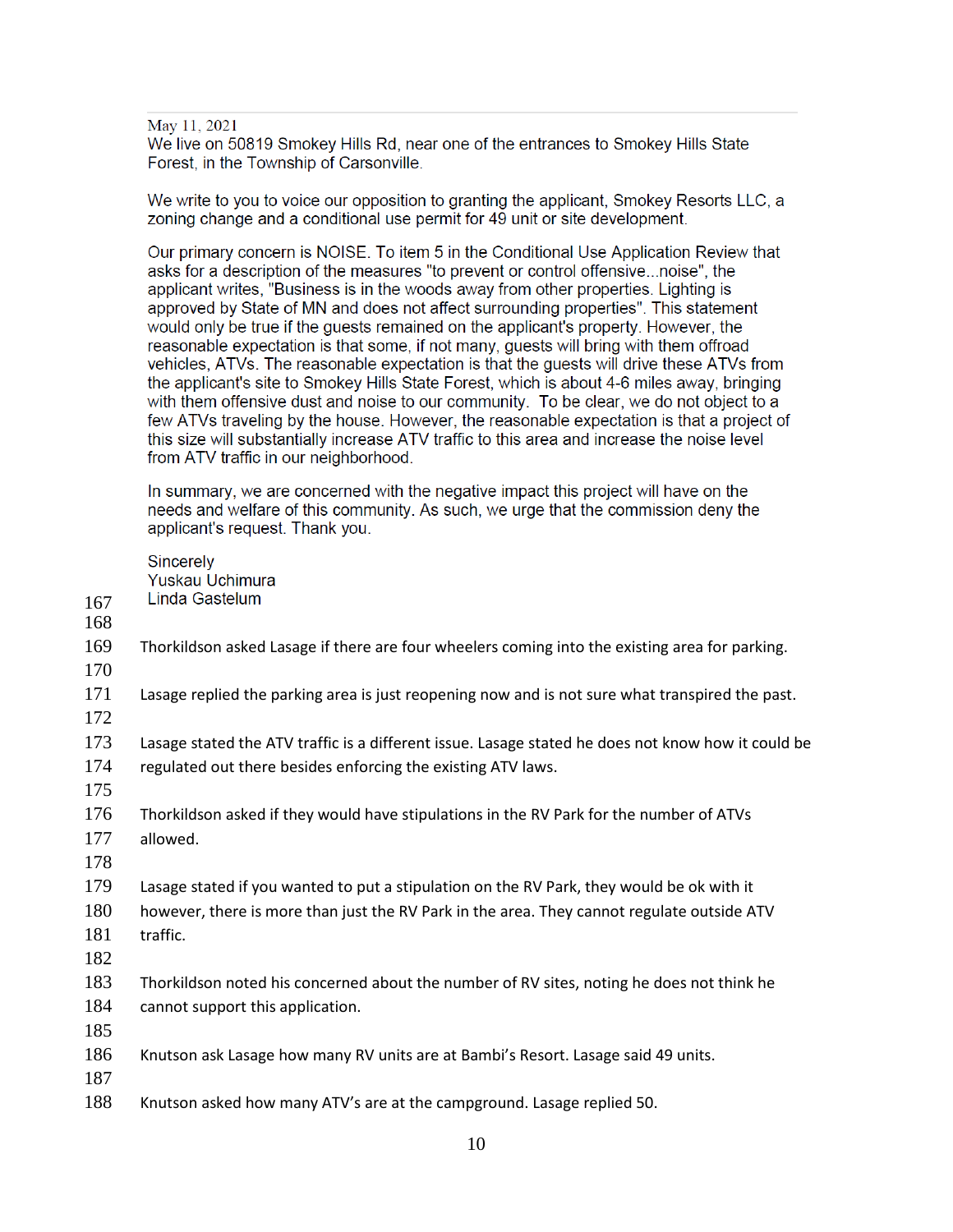| 189        |                                                                                           |  |
|------------|-------------------------------------------------------------------------------------------|--|
| 190        | Knutson described where he lives in proximity to Bambi's Resort adding he has no          |  |
| 191        | problem with the ATV traffic by his house.                                                |  |
| 192        |                                                                                           |  |
| 193        | Seaberg asked Lasage if he had regulations for Bambi's Resort? Lasage replied no.         |  |
| 194        |                                                                                           |  |
| 195        | Knutson explained how Bambi's Resort came in with 49 RV sites and a marina and there      |  |
| 196        | is no more activity than prior to the addition. Knutson used this as an analogy for a     |  |
| 197        | gentleman in the audience.                                                                |  |
| 198        |                                                                                           |  |
| 199        | Skalin explained what is in the zoning criteria and what information he must use to       |  |
| 200        | make his decision on.                                                                     |  |
| 201        |                                                                                           |  |
| 202        | Merritt asked what the conditional use guidelines for non-shoreland are, and what is the  |  |
| 203        | number of potential sites allowed on that parcel. Vareberg explained the density          |  |
| 204        | calculation.                                                                              |  |
| 205        |                                                                                           |  |
| 206        | Ailie stated having a home base for the ATVs to come back to would be a good thing and    |  |
| 207        | help with trash issues out on the trails.                                                 |  |
| 208        |                                                                                           |  |
| 209<br>210 | The Board talked among themselves.                                                        |  |
| 211        | Kyle read the Townships approval letters. Letters are on file in the Becker County Zoning |  |
| 212        | Office.                                                                                   |  |
| 213        |                                                                                           |  |
| 214        | Kyle read the findings. Findings are on file in the Becker County Zoning Office.          |  |
| 215        |                                                                                           |  |
| 216        | MOTION: Skalin motioned to approved CUP with based on the following criteria:             |  |
| 217        |                                                                                           |  |
| 218        | <b>Effect on surrounding property.</b> That the conditional use will not harm the<br>1.   |  |
| 219        | use and                                                                                   |  |
| 220        | enjoyment of other property in the immediate vicinity for the purposes already            |  |
| 221        | permitted, nor substantially diminish or impair property values within the                |  |
| 222        | immediate vicinity.                                                                       |  |
| 223        |                                                                                           |  |
| 224        | The proposal is located in a commercial district. A commercial district allows a          |  |
| 225        | planned unit development if handled by a conditional use permit. The existing             |  |
| 226        | adjacent parcel which will be combined with one parcel in the request is currently        |  |
| 227        | used as a planned unit development/resort. The Commission finds through                   |  |
| 228        | compliance with the Becker County Zoning Ordinance and all of its criteria the use        |  |
| 229        | and enjoyment of properties in the immediate vicinity will not be infringed upon.         |  |
| 230        | This will be ensured by the significant amount of land in the development, the            |  |
| 231        | parcels being heavily wooded to naturally screen the property, and other rules            |  |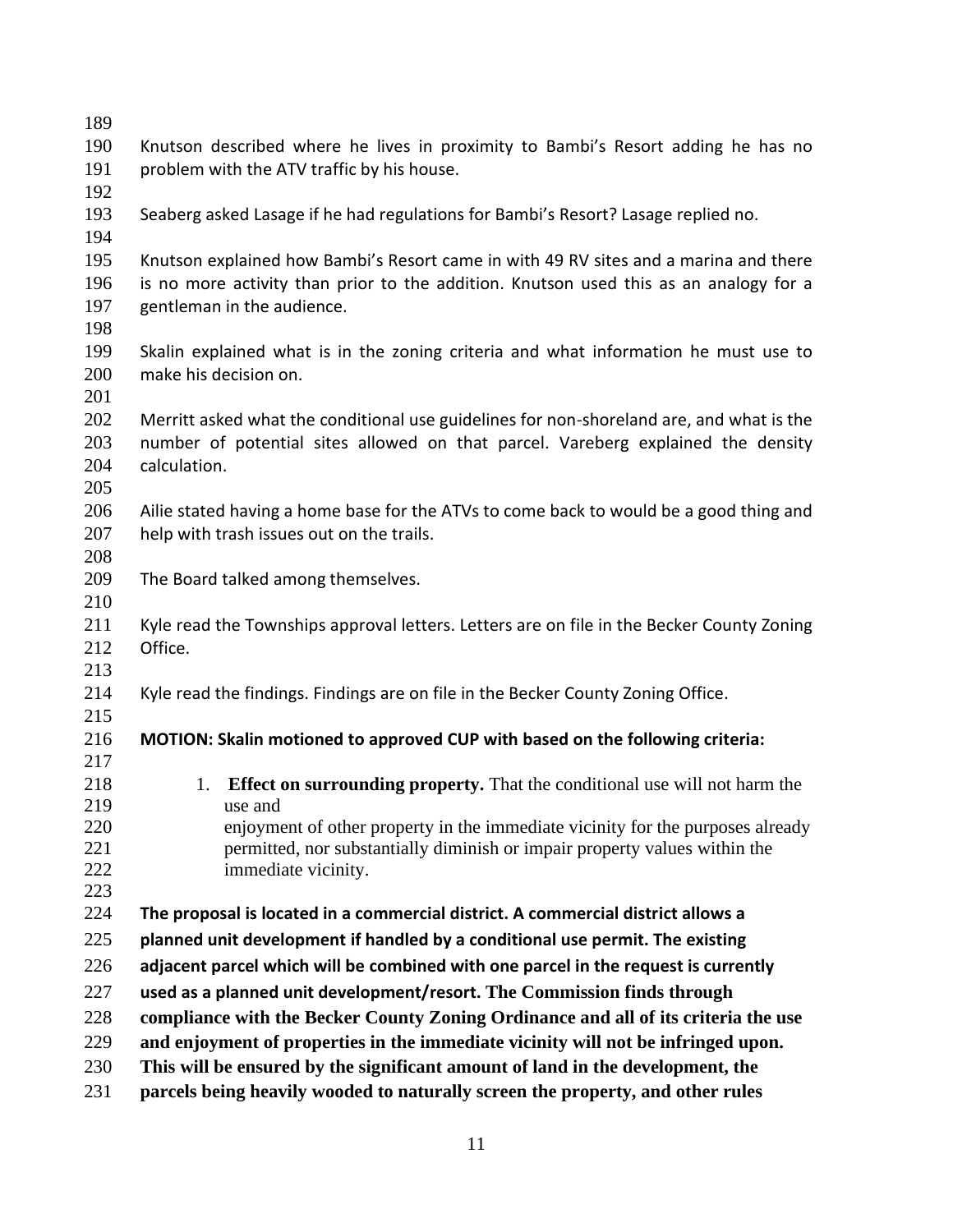| 232        | established by the applicant. No evidence has been provided to this Commission to |                                                                                       |
|------------|-----------------------------------------------------------------------------------|---------------------------------------------------------------------------------------|
| 233        |                                                                                   | prove any fact for the potential to impair property values in the immediate vicinity. |
| 234        |                                                                                   |                                                                                       |
| 235        |                                                                                   |                                                                                       |
| 236        |                                                                                   | 2. Effect on orderly, consistent development. That establishing the conditional       |
| 237        |                                                                                   | use will not impede the normal, orderly development and improvement of                |
| 238        |                                                                                   | surrounding vacant property for uses predominant in the area.                         |
| 239        |                                                                                   |                                                                                       |
| 240        |                                                                                   | Land surrounding the proposal is predominately wooded with very few occupants,        |
| 241        |                                                                                   | limiting any potential effects. All required criteria of the Becker County Zoning     |
| 242        |                                                                                   | Ordinance have been met or exceeded to prevent any potential to impede or prevent     |
| 243        |                                                                                   | normal, orderly development and improvements of surrounding vacant property for       |
| 244        |                                                                                   | uses predominant in the area.                                                         |
| 245        |                                                                                   |                                                                                       |
| 246<br>247 |                                                                                   |                                                                                       |
| 248        |                                                                                   |                                                                                       |
| 249        | 3.                                                                                | <b>Adequate facilities.</b> That adequate utilities, access roads, drainage and other |
| 250        |                                                                                   | necessary facilities have been or are being provided.                                 |
| 251        |                                                                                   | Required utilities, roads, and all necessary facilities will be provided. All         |
| 252        |                                                                                   | drainage will be created to the recommendation of Becker County Soil and Water        |
| 253        |                                                                                   | and an approved storm water pollution prevention plan. The Minnesota Pollution        |
| 254        |                                                                                   | Control Agency and Minnesota Department of Health guidelines will also be             |
| 255        |                                                                                   | followed and incorporated into the multi-unit development.                            |
|            |                                                                                   |                                                                                       |
| 256        |                                                                                   |                                                                                       |
| 257        |                                                                                   |                                                                                       |
| 258        |                                                                                   |                                                                                       |
|            |                                                                                   |                                                                                       |
| 259        |                                                                                   | 4. Adequate parking. That adequate measures have been or will be taken to             |
| 260        |                                                                                   | provide sufficient off-street parking and loading space to serve the proposed         |
| 261        |                                                                                   | A minimum of two parking spaces shall be provided for each RV unit, any               |
| 262        |                                                                                   | additional parking may overflow to the common space provided on the                   |
| 263        |                                                                                   | survey.                                                                               |
| 264        |                                                                                   |                                                                                       |
| 265        | 5.                                                                                | <b>Not a nuisance.</b> That adequate measures have been or will be taken to prevent   |
| 266        |                                                                                   | or control offensive odor, fumes, dust, noise, and vibration, so none of these        |
| 267        |                                                                                   | will constitute a nuisance, and to control lighted signs and other lights so that     |
| 268        |                                                                                   | no disturbance to neighboring properties will result.                                 |
|            |                                                                                   |                                                                                       |
| 269        |                                                                                   |                                                                                       |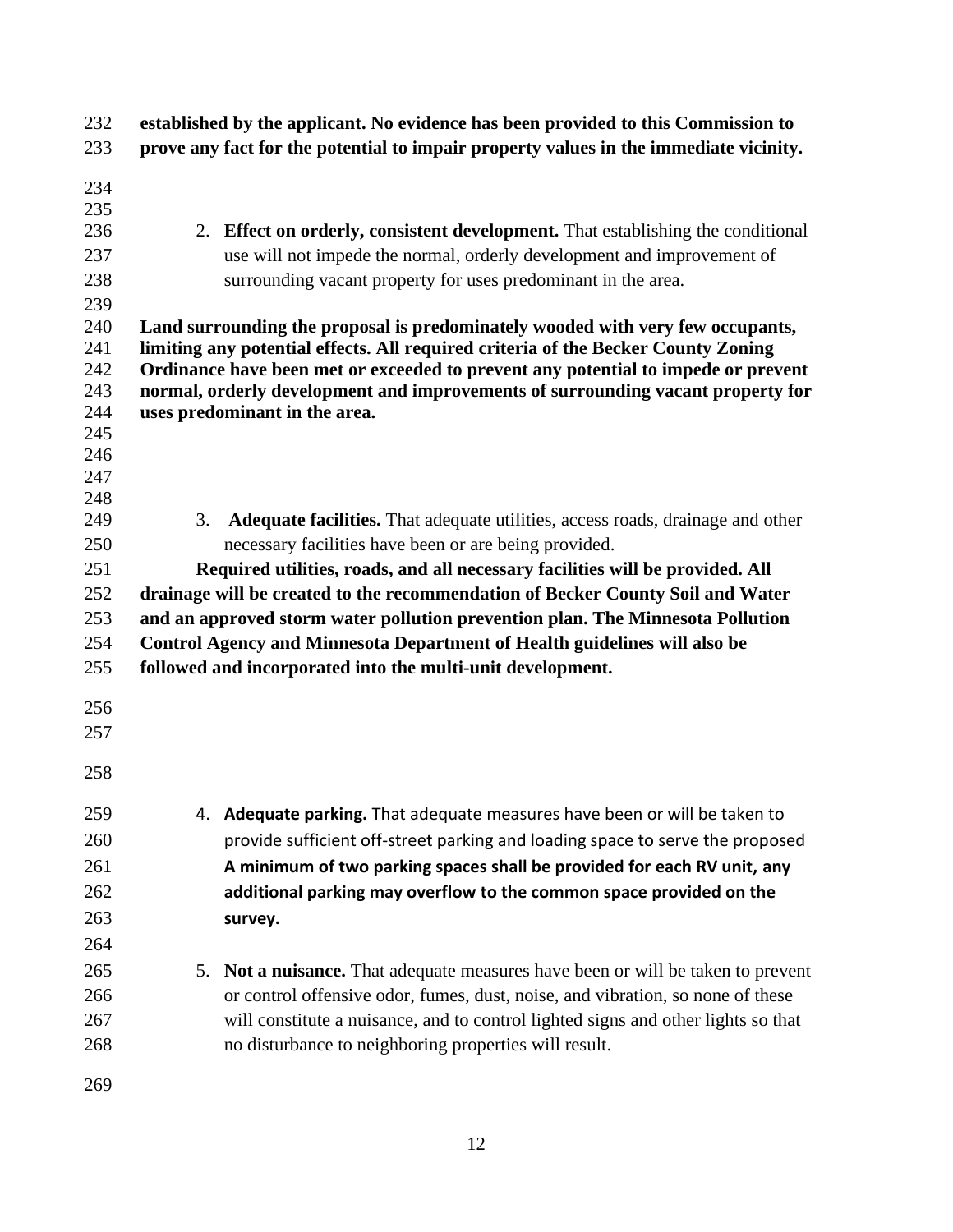| 270        | The proposal is not expected to produce any nuisance odors, fumes, or                           |  |  |
|------------|-------------------------------------------------------------------------------------------------|--|--|
| 271        | vibration. Multiple acres of heavily wooded land surround the proposal                          |  |  |
| 272        | creating an extensive natural buffer from all neighboring properties.                           |  |  |
| 273        | Nuisance dust and noise is not expected in the park and any traffic outside of                  |  |  |
| 274        | the park will need to follow state law.                                                         |  |  |
| 275        |                                                                                                 |  |  |
| 276        | Additional criteria for shoreland areas. In Shoreland areas, it shall be found<br>6.            |  |  |
| 277        | that adequate measures have been or will be taken to assure that:                               |  |  |
| 278        | <b>Pollution.</b> Soil erosion or other possible pollution of public waters will<br>a.          |  |  |
| 279        | be prevented, both during and after construction                                                |  |  |
| 280        |                                                                                                 |  |  |
| 281        | N/A                                                                                             |  |  |
| 282        | b. View from public waters. That the visibility of structures and other                         |  |  |
| 283        | facilities as viewed from public waters will be limited;                                        |  |  |
| 284        |                                                                                                 |  |  |
| 285        | N/A                                                                                             |  |  |
| 286        |                                                                                                 |  |  |
| 287        | <b>Adequate utilities.</b> That the site is adequate for water supply and on-<br>$\mathbf{c}$ . |  |  |
| 288        | site sewage treatment; and                                                                      |  |  |
| 289        |                                                                                                 |  |  |
| 290        | N/A                                                                                             |  |  |
| 291        | Watercraft. That the types, uses, and number of watercrafts that the project will               |  |  |
| 292<br>293 | generate can be safely accommodated.                                                            |  |  |
| 294        | N/A                                                                                             |  |  |
| 295        |                                                                                                 |  |  |
| 296        | Ailie Second. Roll Call. In Favor: Jeff Moritz, Mary Seaberg, Harvey Aho, Tommy Ailie,          |  |  |
| 297        | Kohl Skalin, and Brian Bestge. Opposed: Bob Meritt and Ray Thorkildson                          |  |  |
| 298        |                                                                                                 |  |  |
| 299        | Motion carried.                                                                                 |  |  |
| 300        |                                                                                                 |  |  |
| 301        | MOTION: Skalin motioned to approve change of zone as submitted; Second by Aho                   |  |  |
| 302        |                                                                                                 |  |  |
| 303        | In Favor were Jeff Moritz, Mary Seaberg, Harvey Aho, Tommy Ailie, Kohl Skalin, and              |  |  |
| 304        | <b>Brian Bestge (Remotely).</b>                                                                 |  |  |
| 305        |                                                                                                 |  |  |
| 306        | <b>Opposed were Merritt and Thorkildson.</b>                                                    |  |  |
| 307        |                                                                                                 |  |  |
| 308        | <b>Motion carried.</b>                                                                          |  |  |
| 309        |                                                                                                 |  |  |